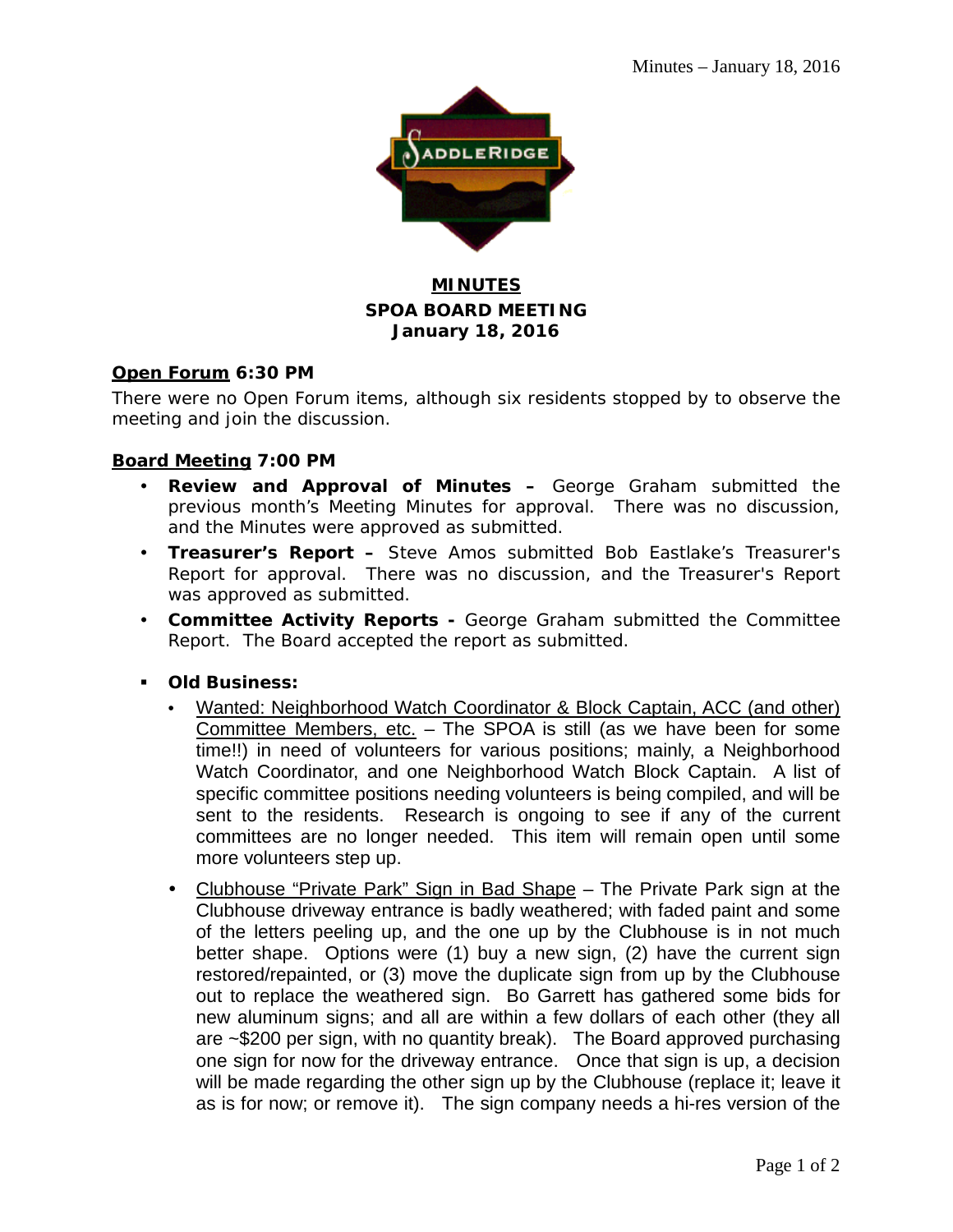Saddleridge logo; this is currently being worked. This item will remain open.

 Revising Section 8.02 (Amendments) of the Saddleridge Covenants to correspond to the Texas HOA law standard (Sec. 209.0041 of the Texas Residential Property Owners Protection Act), and to clarify the confusing language currently within this Section – Due to numerous comments and concerns from residents regarding the small number of votes required to change the Saddleridge Covenants & Restrictions document (currently only a simple majority of those who actually vote on a change proposal), the Board is researching a possible revision to the Covenants to go back to the widelyaccepted norm of requiring a minimum of a 67% voter turnout for any change proposal vote to be valid. This is a very common rule for HOA's, corporations, government entities, and others that rely on a set of governing documents. We are not considering a 67% super-majority (like would be required to amend the U.S. Constitution); but rather a 67% simple majority.

Such a 67% rule is simply a defensive mechanism that will limit a small subgroup from easily imposing their will on the entire group. Requiring a larger majority will also ensure that any proposed change will be well-thought-out, and discussed and debated thoroughly before any vote is authorized.

A bit of history is in order (special thanks to previous Board member Joe Williams for the history lesson). The original Saddleridge Covenants & Restrictions document did include the 67% rule. However, it was changed around 2004 to a simple majority of only those who bother to vote. This was done to facilitate making a very large number of changes to the Covenants document to remove all instances of language that referenced the duties and powers of the original Saddleridge Developers (which was a joint venture between Summerlin Properties of Texas, and Red Creek Ranch of Colorado).

This proposal would of course require a vote of Saddleridge property owners. Further research on this matter is ongoing regarding the generation of an appropriate language draft, and how other HOA's covenants are worded. This item will remain open.

- **New Business:**
	- No New Business

The meeting was adjourned at 7:45 PM.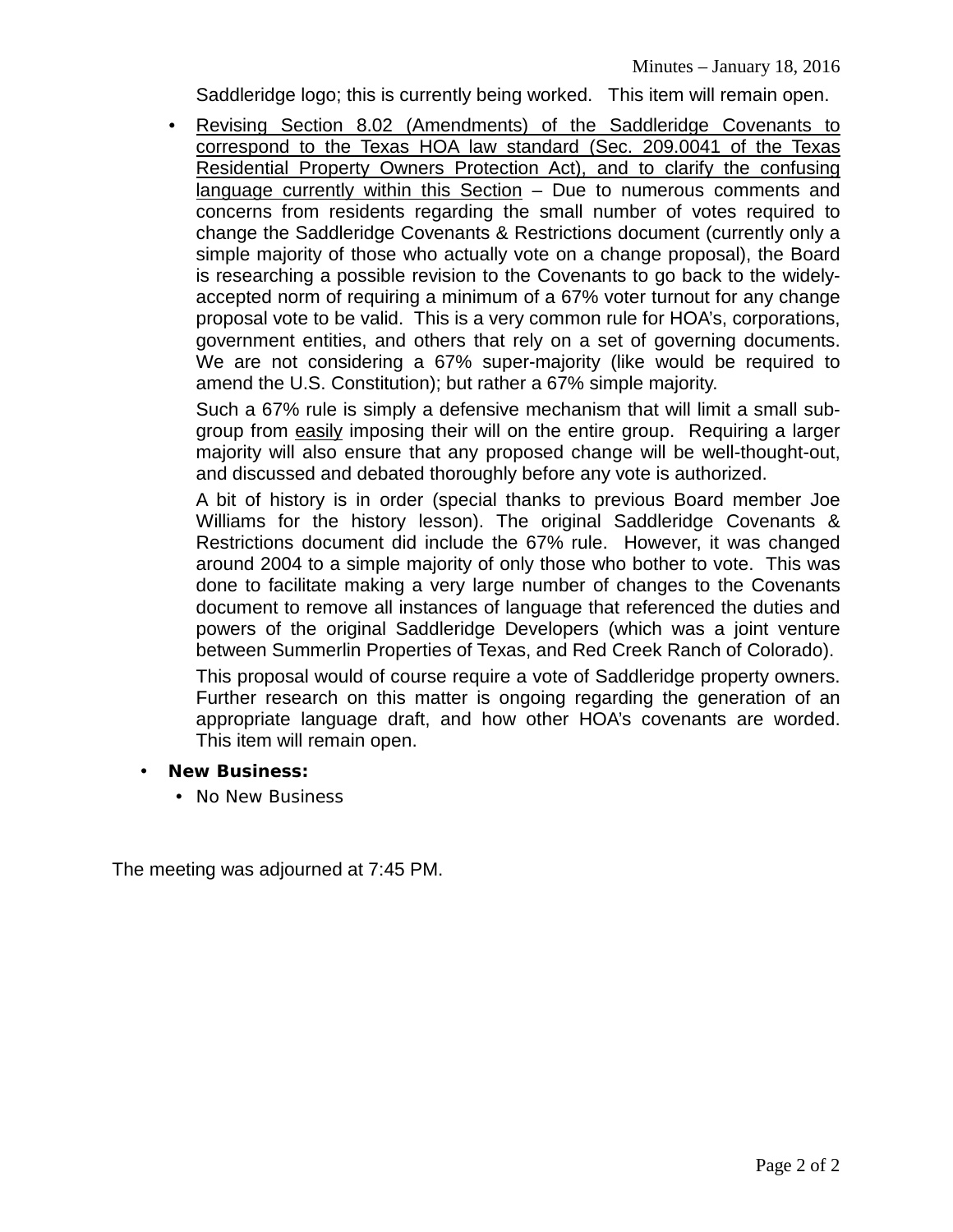#### 11:56 AM 01/01/16 **Cash Basis**

## **Saddleridge Property Owners Association** Profit & Loss Budget vs. Actual

| Income                        | Jan - Dec 15   | <b>Budget</b> | \$ Over Budget | % of Budget    |
|-------------------------------|----------------|---------------|----------------|----------------|
| <b>Assessment Increase</b>    |                |               |                |                |
| <b>Clubhouse Usage Fee</b>    | 0.00<br>475.00 | 0.00          | 0.00           | 0.0%           |
| <b>HOA Dues Collected</b>     |                | 400.00        | 75.00          | 118.75%        |
| <b>Interest Assessed Fees</b> | 21,351.44      | 20,520.71     | 830.73         | 104.05%        |
| Interest Income               | 68.03          | 311.21        | $-243.18$      | 21.86%         |
| <b>Resale Cert. Fee</b>       | 149.84         | 87.50         | 62.34          | 171.25%        |
| <b>Transfer Fees</b>          | 700.00         | 900.00        | $-200.00$      | 77.78%         |
| <b>TXFR from Savings</b>      | 800.00         | 1,050.00      | $-250.00$      | 76.19%         |
| Uncategorized Income          | 0.00           | 0.00          | 0.00           | 0.0%           |
| <b>Total Income</b>           | 0.00           | 0.00          | 0.00           | 0.0%           |
|                               | 23,544.31      | 23,269.42     | 274.89         | 101.18%        |
| <b>Expense</b>                |                |               |                |                |
| <b>Accounting</b>             |                |               |                |                |
| Accounting-Bookkeeper         | 2,100.00       | 2,100.00      | 0.00           | 100.0%         |
| <b>Accounting-CPA</b>         | 0.00           | 0.00          | 0.00           | 0.0%           |
| <b>Accounting - Other</b>     | 0.00           | 0.00          | 0.00           |                |
| <b>Total Accounting</b>       | 2,100.00       | 2,100.00      | 0.00           | 0.0%<br>100.0% |
|                               |                |               |                |                |
| <b>Annual Septic Contract</b> | 245.00         | 225.00        | 20.00          | 108.89%        |
| <b>Bank Charges</b>           |                |               |                |                |
| <b>Check Printing</b>         | 0.00           | 0.00          | 0.00           | 0.0%           |
| <b>Safe Deposit Box</b>       | 40.00          | 40.00         | 0.00           | 100.0%         |
| <b>Service Charges</b>        | 0.00           | 0.00          | 0.00           | $0.0\%$        |
| <b>Bank Charges - Other</b>   | 0.00           | 0.00          | 0.00           | 0.0%           |
| <b>Total Bank Charges</b>     | 40.00          | 40.00         | 0.00           | 100.0%         |
|                               |                |               |                |                |
| <b>CD Income Transfer</b>     | 0.00           | 0.00          | 0.00           | 0.0%           |
| <b>Clubhouse Expenses</b>     |                |               |                |                |
| Cleaning                      | 595.00         | 595.00        | 0.00           | 100.0%         |
| <b>Cleaning Supplies</b>      | 0.00           | 0.00          | 0.00           | 0.0%           |
| <b>Drapes</b>                 | 0.00           | 1.00          | $-1.00$        | 0.0%           |
| <b>Entrance Fence Repair</b>  | 0.00           | 1.00          | $-1.00$        | 0.0%           |
| <b>Entrance Sign</b>          | 0.00           | 1.00          | $-1.00$        | 0.0%           |
| <b>Fence Repair</b>           | 0.00           | 1.00          | $-1.00$        | 0.0%           |
| <b>Furnishings</b>            | 0.00           | 0.00          | 0.00           | 0.0%           |
| <b>Garbage Bags</b>           | 0.00           | 0.00          | 0.00           | 0.0%           |
| <b>Heating and AC</b>         | 0.00           | 131.73        | $-131.73$      | $0.0\%$        |
| <b>Insurance</b>              | 361.00         | 360.00        | 1.00           | 100.28%        |
| Lighting                      | 0.00           | 0.00          | 0.00           | 0.0%           |
| <b>Maintenance Labor</b>      | 0.00           | 350.00        | $-350.00$      | 0.0%           |
| <b>Misc</b>                   | 86.58          | 4.00          | 82.58          | 2,164.5%       |
| <b>Outside Lighting</b>       | 0.00           | 0.00          | 0.00           | 0.0%           |
| Paint                         | 0.00           | 0.00          | 0.00           | 0.0%           |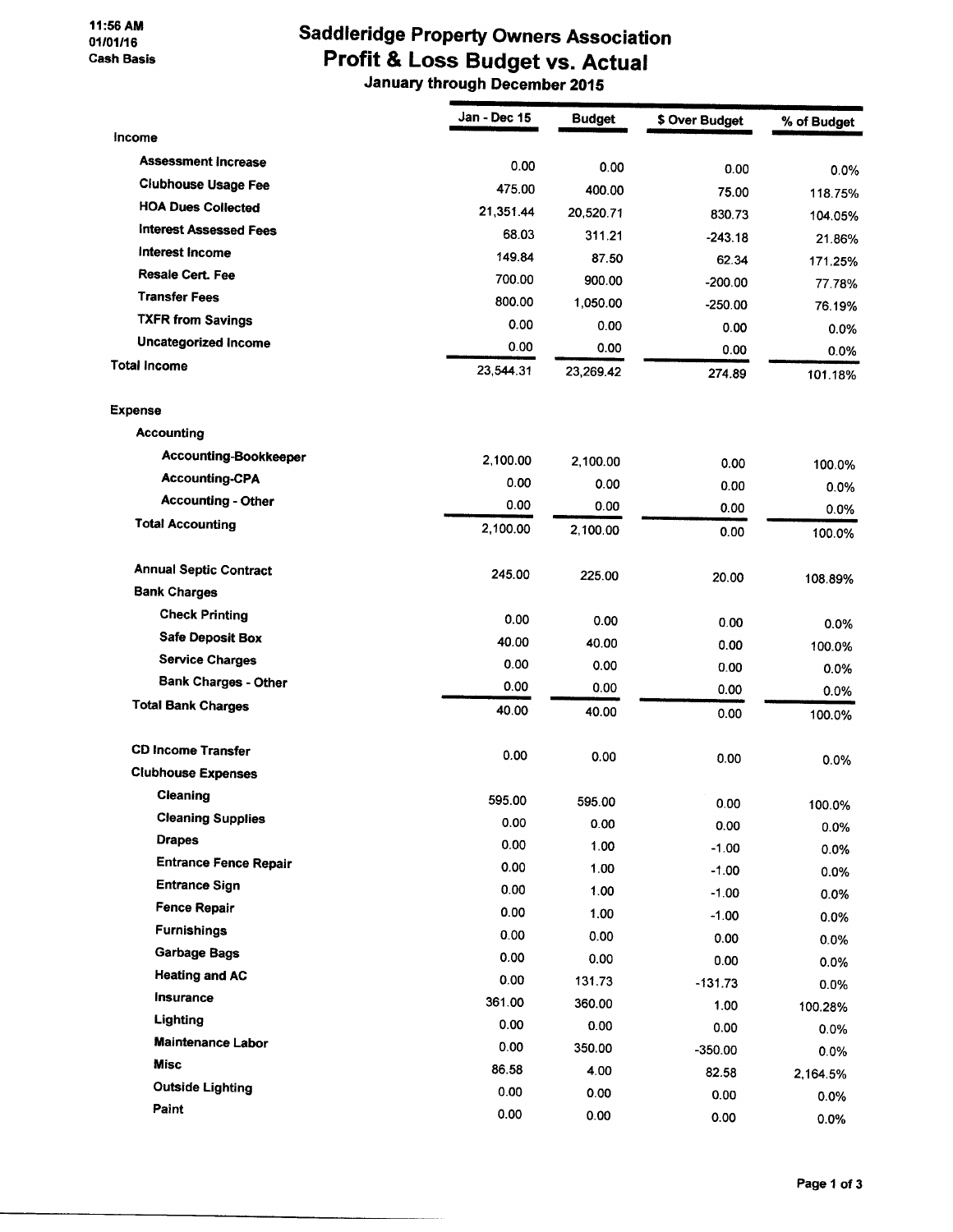#### 11:56 AM 01/01/16 **Cash Basis**

## **Saddleridge Property Owners Association** Profit & Loss Budget vs. Actual

|                                            | Jan - Dec 15 | <b>Budget</b> | \$ Over Budget  | % of Budget  |
|--------------------------------------------|--------------|---------------|-----------------|--------------|
| <b>Pest Control</b>                        | 411.36       | 411.32        | 0.04            | 100.01%      |
| <b>Plumbing Repairs</b>                    | 0.00         | 6.78          | $-6.78$         | 0.0%         |
| <b>Repairs</b>                             | 0.00         | 0.00          | 0.00            | 0.0%         |
| <b>Septic Cleaning and Service</b>         | 0.00         | 0.00          | 0.00            | 0.0%         |
| <b>Trash</b>                               | 326.20       | 340.88        | $-14.68$        | 95.69%       |
| Water softener monthly maintain            | 0.00         | 275.40        | $-275.40$       | 0.0%         |
| <b>Wellhouse Expenses</b>                  | 0.00         | 1.00          | $-1.00$         | $0.0\%$      |
| <b>Clubhouse Expenses - Other</b>          | 0.00         | 0.00          | 0.00            | 0.0%         |
| <b>Total Clubhouse Expenses</b>            | 1,780.14     | 2,480.11      | -699.97         | 71.78%       |
| <b>Clubhouse Fees</b>                      | 0.00         | 1.00          | $-1.00$         | $0.0\%$      |
| <b>Computer Database</b>                   | 0.00         | 1.00          | $-1.00$         | 0.0%         |
| <b>Contingency Fund</b>                    | 0.00         | 1.00          | -1.00           | 0.0%         |
| Dues                                       | 0.00         | 1.00          | $-1.00$         | 0.0%         |
| <b>Dues and Subscriptions</b>              | 0.00         | 0.00          | 0.00            | $0.0\%$      |
| <b>Dues Refund</b>                         | 142.00       | 0.00          | 142.00          | 100.0%       |
| Food for Saddleridge Meetings              |              |               |                 |              |
| Food for Annual BBQ                        | 425.76       | 462.90        | $-37.14$        | 91.98%       |
| Neighborhood Watch                         | 0.00         | 273.03        | $-273.03$       | 0.0%         |
| Food for Saddleridge Meetings - Other      | 345.88       | 0.00          | 345.88          | 100.0%       |
| <b>Total Food for Saddleridge Meetings</b> | 771.64       | 735.93        | 35.71           | 104.85%      |
| <b>Improvements</b>                        |              |               |                 |              |
| <b>Chairs</b>                              | 0.00         | 0.00          | 0.00            | 0.0%         |
| Landscaping                                |              |               |                 |              |
| <b>Entrance</b>                            | 0.00         | 0.00          | 0.00            | $0.0\%$      |
| Hardscape                                  | 0.00         | 0.00          | 0.00            | 0.0%         |
| Lighting                                   | 0.00         | 0.00          | 0.00            | 0.0%         |
| Plan                                       | 0.00         | 0.00          | 0.00            | 0.0%         |
| <b>Plants</b>                              | 0.00         | 0.00          | 0.00            | 0.0%         |
| Preparation                                | 0.00         | 0.00          | 0.00            | 0.0%         |
| Water                                      | 0.00         | 0.00          | 0.00            | 0.0%         |
| Landscaping - Other                        | 0.00         | 0.00          | 0.00            | 0.0%         |
| <b>Total Landscaping</b>                   | 0.00         | 0.00          | 0.00            | 0.0%         |
| Lights                                     | 0.00         | 0.00          |                 |              |
| Microwave                                  | 0.00         | 1.00          | 0.00            | 0.0%         |
| New water softener                         | 0.00         | 1.00          | $-1.00$         | 0.0%         |
| Other                                      | 0.00         | 0.00          | $-1.00$<br>0.00 | 0.0%         |
| Roof                                       | 0.00         | 1.00          | $-1.00$         | 0.0%         |
| <b>Tables</b>                              | 0.00         | 0.00          | 0.00            | 0.0%         |
| <b>Wellhouse Improvements</b>              | 0.00         | 0.00          | 0.00            | 0.0%         |
| Improvements - Other                       | 0.00         | 1.00          | $-1.00$         | 0.0%<br>0.0% |
| <b>Total Improvements</b>                  | 0.00         | 4.00          | $-4.00$         |              |
|                                            |              |               |                 | 0.0%         |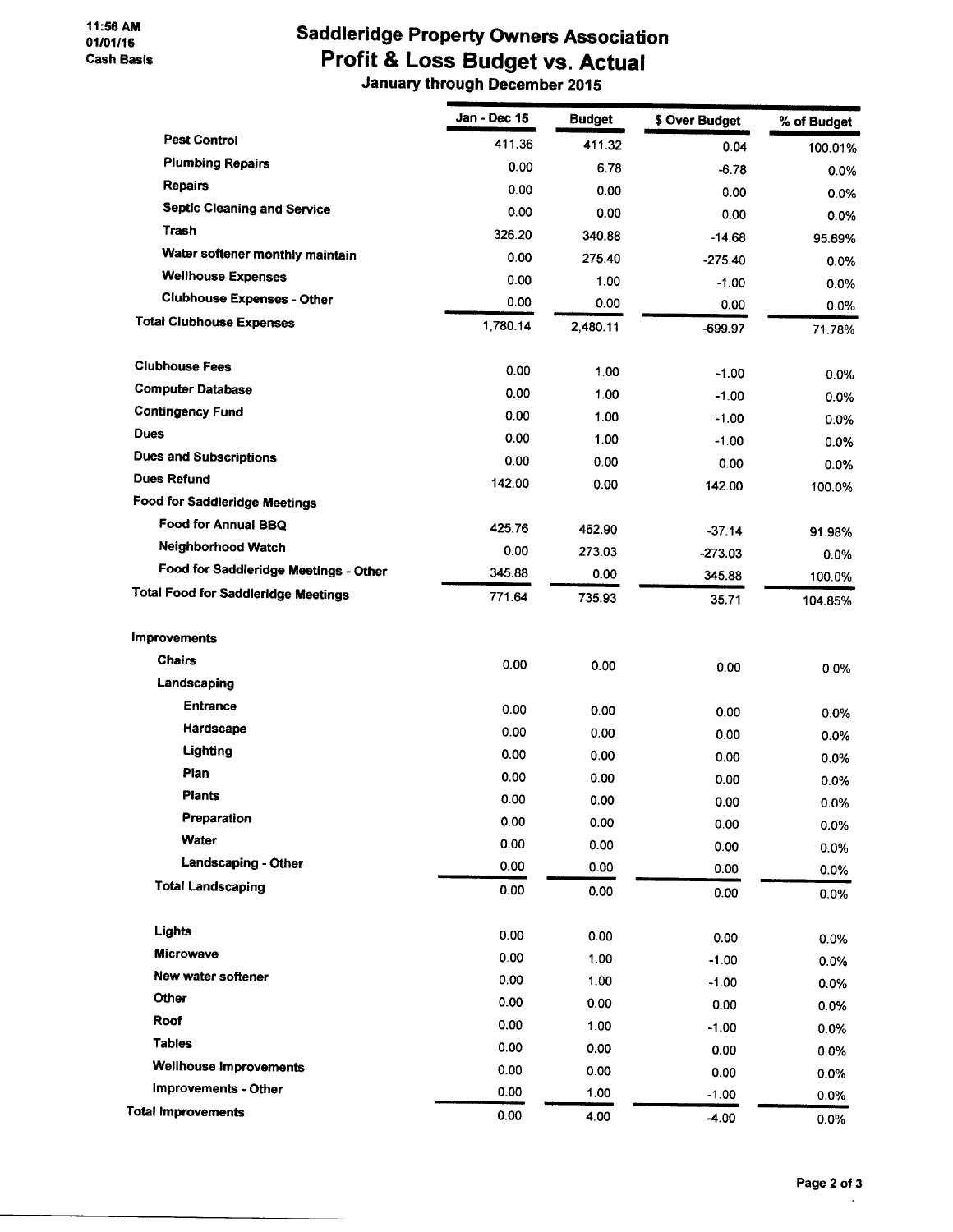# **Saddleridge Property Owners Association** Profit & Loss Budget vs. Actual

|                                     | Jan - Dec 15 | <b>Budget</b> | \$ Over Budget | % of Budget |
|-------------------------------------|--------------|---------------|----------------|-------------|
| <b>Insurance-HOA Liability</b>      | 727.00       |               |                |             |
| Insurance, D&O                      | 2,445.00     | 576.00        | 151.00         | 126.22%     |
| <b>Lawn Maintenance</b>             | 2,541.81     | 2,445.00      | 0.00           | 100.0%      |
| <b>Lease of Water Equipment</b>     | 0.00         | 2,208.35      | 333.46         | 115.1%      |
| <b>Legal-Attorney Fees</b>          |              | 1.00          | $-1.00$        | 0.0%        |
| <b>Mailings</b>                     | 325.00       | 400.00        | $-75.00$       | 81.25%      |
| <b>Misc</b>                         | 605.67       | 303.72        | 301.95         | 199.42%     |
| <b>Miscellaneous</b>                | 0.00         | 1.00          | $-1.00$        | 0.0%        |
| <b>ACC Office Supplies</b>          |              |               |                |             |
| <b>Check Printing Charge</b>        | 0.00         | 1.00          | $-1.00$        | 0.0%        |
| Copying                             | 0.00         | 0.00          | 0.00           | 0.0%        |
| <b>Garbage Bags</b>                 | 0.00         | 0.00          | 0.00           | 0.0%        |
| <b>Gifts</b>                        | 0.00         | 0.00          | 0.00           | 0.0%        |
| <b>Legal Records</b>                | 0.00         | 0.00          | 0.00           | 0.0%        |
| <b>Office Supplies</b>              | 0.00         | 116.00        | $-116.00$      | 0.0%        |
| Plaque                              | 0.00         | 1.00          | $-1.00$        | 0.0%        |
| <b>Printer Cart.</b>                | 0.00         | 1.00          | $-1.00$        | 0.0%        |
| <b>Software</b>                     | 0.00         | 1.00          | $-1.00$        | 0.0%        |
| <b>Website Domain</b>               | 0.00         | 1.00          | $-1.00$        | 0.0%        |
| <b>Website Hosting Fee</b>          | 48.95        | 1.00          | 47.95          | 4,895.0%    |
| <b>Miscellaneous - Other</b>        | 179.40       | 119.40        | 60.00          | 150.25%     |
| <b>Total Miscellaneous</b>          | 0.00         | 0.00          | 0.00           | 0.0%        |
|                                     | 228.35       | 241.40        | $-13.05$       | 94.59%      |
| <b>Neighborhood Watch</b>           | 0.00         | 1.00          | $-1.00$        | 0.0%        |
| <b>PEC Electricity</b>              | 1,802.07     | 1,674.35      | 127.72         | 107.63%     |
| <b>Reconciliation Discrepancies</b> | 0.50         | 1.00          | $-0.50$        | 50.0%       |
| <b>Reserve Fund</b>                 | 0.00         | 1.00          | $-1.00$        | 0.0%        |
| S. Entrance Water                   | 0.00         | 1.00          | $-1.00$        | 0.0%        |
| <b>Taxes</b>                        | 1,928.74     | 1,736.72      | 192.02         | 111.06%     |
| <b>Uncategorized Expenses</b>       | 0.00         | 1.00          | $-1.00$        | 0.0%        |
| <b>Water Well Electricity</b>       | 0.00         | 1.00          | $-1.00$        | 0.0%        |
| <b>Webmaster Fees</b>               | 0.00         | 0.00          | 0.00           | 0.0%        |
| <b>Webpage Fees</b>                 | 0.00         | 0.00          | 0.00           | 0.0%        |
| <b>Total Expense</b>                | 15,682.92    | 15,182.58     | 500.34         | 103.3%      |
| <b>Net Income</b>                   | 7,861.39     | 8,086.84      | $-225.45$      | 97.21%      |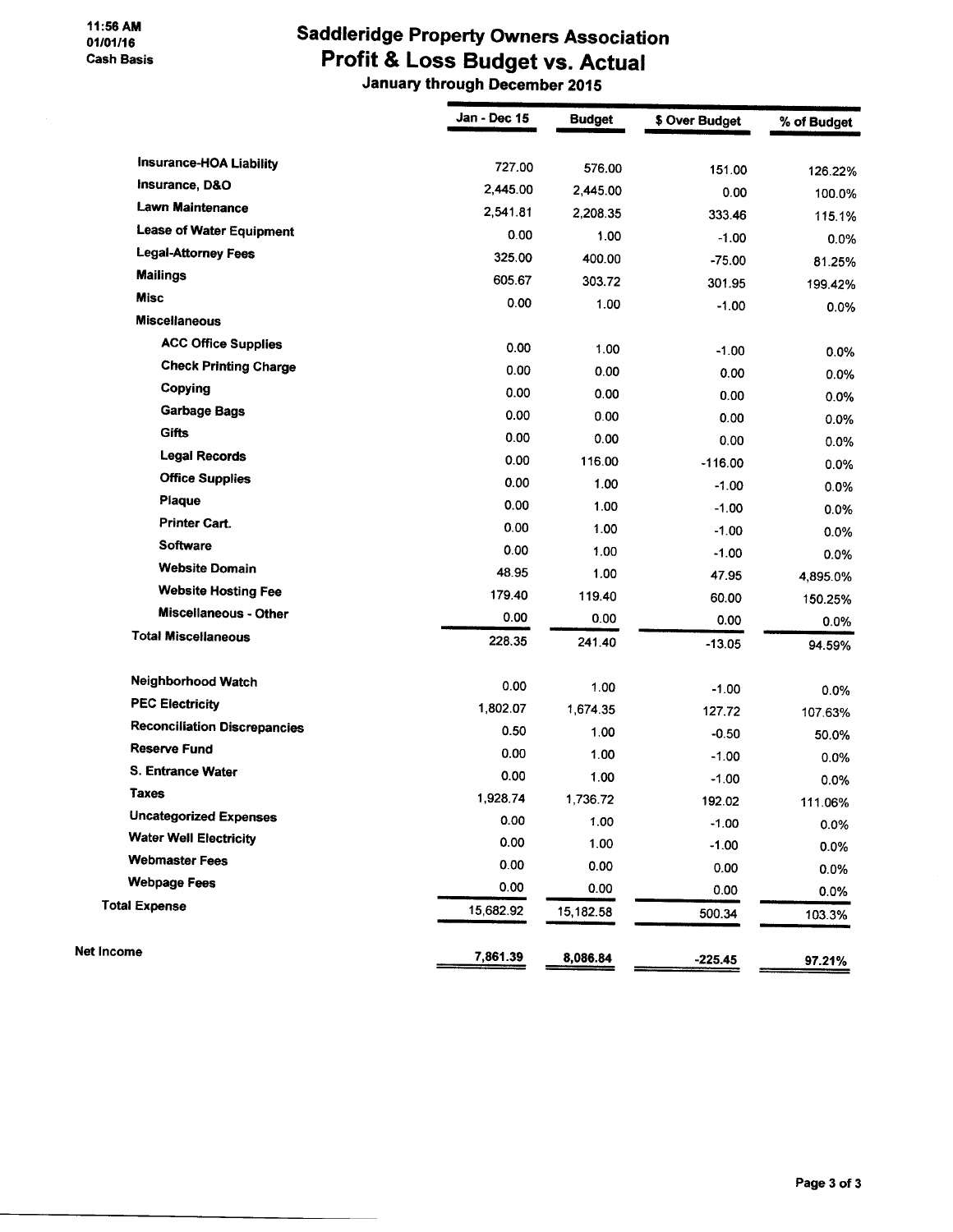01/01/16 **Cash Basis** 

## **SPOA Balance Sheet**

|  | As of December 31, 2015 |  |  |  |  |
|--|-------------------------|--|--|--|--|
|--|-------------------------|--|--|--|--|

|                                           | Dec 31, 15 | Dec 31, 14 | \$ Change   |
|-------------------------------------------|------------|------------|-------------|
| <b>ASSETS</b>                             |            |            |             |
| <b>Current Assets</b>                     |            |            |             |
| Checking/Savings                          |            |            |             |
| Ozona CD #305501                          | 25,292.48  | 25,241.96  | 50.52       |
| Ozona CD #305552                          | 25,271.77  | 25.221.29  | 50.48       |
| Ozona Checking                            | 17,905.86  | 9,994.94   | 7.910.92    |
| <b>Ozona Money Market</b>                 | 41,508.53  | 41.467.06  | 41.47       |
| <b>Total Checking/Savings</b>             | 109,978.64 | 101,925.25 | 8,053.39    |
| <b>Accounts Receivable</b>                |            |            |             |
| <b>Accounts Receivable</b>                | -192.00    | 0.00       | $-192.00$   |
| <b>Total Accounts Receivable</b>          | $-192.00$  | 0.00       | $-192.00$   |
| <b>Total Current Assets</b>               | 109,786.64 | 101,925.25 | 7.861.39    |
| <b>Other Assets</b>                       |            |            |             |
| Saddleridge Property                      | 80,500.00  | 80,500.00  | 0.00        |
| <b>Total Other Assets</b>                 | 80,500.00  | 80.500.00  | 0.00        |
| <b>TOTAL ASSETS</b>                       | 190,286.64 | 182,425.25 | 7,861.39    |
| <b>LIABILITIES &amp; EQUITY</b><br>Equity |            |            |             |
| <b>Opening Balance Equity</b>             | 110,823.40 | 110,823.40 | 0.00        |
| <b>Retained Earnings</b>                  | 71,601.85  | 62.067.95  | 9,533.90    |
| <b>Net Income</b>                         | 7,861.39   | 9,533.90   | $-1,672.51$ |
| <b>Total Equity</b>                       | 190.286.64 | 182,425.25 | 7,861.39    |
| <b>TOTAL LIABILITIES &amp; EQUITY</b>     | 190,286.64 | 182,425.25 | 7.861.39    |